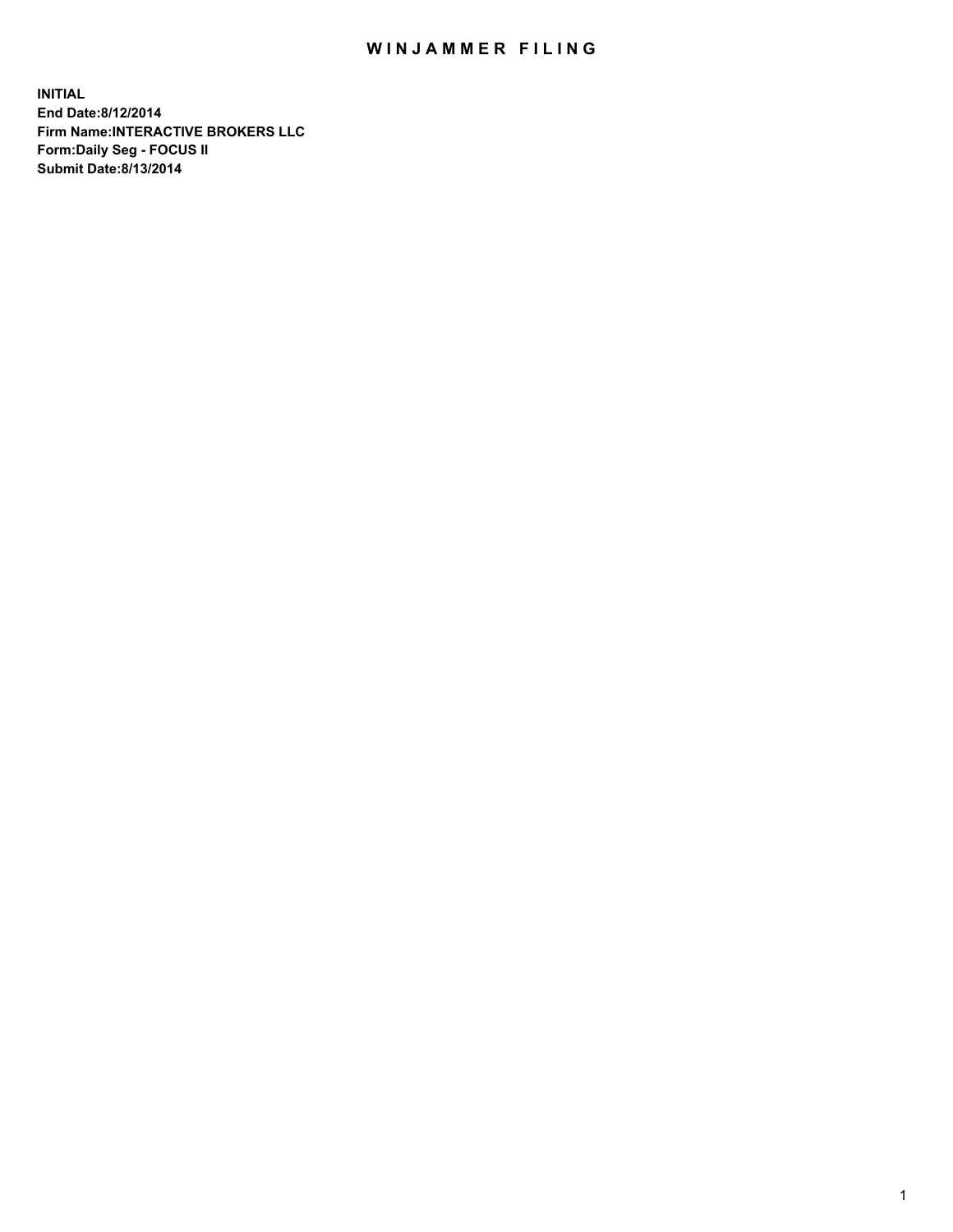## **INITIAL End Date:8/12/2014 Firm Name:INTERACTIVE BROKERS LLC Form:Daily Seg - FOCUS II Submit Date:8/13/2014 Daily Segregation - Cover Page**

| Name of Company<br><b>Contact Name</b><br><b>Contact Phone Number</b><br><b>Contact Email Address</b>                                                                                                                                                                                                                          | <b>INTERACTIVE BROKERS LLC</b><br><b>Michael Ellman</b><br>203-422-8926<br>mellman@interactivebrokers.co<br>$m$ |
|--------------------------------------------------------------------------------------------------------------------------------------------------------------------------------------------------------------------------------------------------------------------------------------------------------------------------------|-----------------------------------------------------------------------------------------------------------------|
| FCM's Customer Segregated Funds Residual Interest Target (choose one):<br>a. Minimum dollar amount: ; or<br>b. Minimum percentage of customer segregated funds required:% ; or<br>c. Dollar amount range between: and; or<br>d. Percentage range of customer segregated funds required between:% and%.                         | <u>0</u><br><u>0</u><br>155,000,000 245,000,000<br>0 <sub>0</sub>                                               |
| FCM's Customer Secured Amount Funds Residual Interest Target (choose one):<br>a. Minimum dollar amount: ; or<br>b. Minimum percentage of customer secured funds required:% ; or<br>c. Dollar amount range between: and; or<br>d. Percentage range of customer secured funds required between:% and%.                           | <u>0</u><br>0<br>80,000,000 120,000,000<br>0 <sub>0</sub>                                                       |
| FCM's Cleared Swaps Customer Collateral Residual Interest Target (choose one):<br>a. Minimum dollar amount: ; or<br>b. Minimum percentage of cleared swaps customer collateral required:% ; or<br>c. Dollar amount range between: and; or<br>d. Percentage range of cleared swaps customer collateral required between:% and%. | $\overline{\mathbf{0}}$<br>$\underline{\mathbf{0}}$<br>0 <sub>0</sub><br>0 <sub>0</sub>                         |
| Current ANC:on<br><b>Broker Dealer Minimum</b><br>Debit/Deficit - CustomersCurrent AmountGross Amount<br>Domestic Debit/Deficit<br>Foreign Debit/Deficit                                                                                                                                                                       | 2,384,158,853 12-AUG-2014<br>337,384,074<br>2,959,392<br>2,874,590 0                                            |
| Debit/Deficit - Non CustomersCurrent AmountGross Amount<br>Domestic Debit/Deficit<br>Foreign Debit/Deficit<br>Proprietary Profit/Loss<br>Domestic Profit/Loss<br>Foreign Profit/Loss                                                                                                                                           | 0 <sub>0</sub><br>00<br><u>0</u><br><u>0</u>                                                                    |
| Proprietary Open Trade Equity<br>Domestic OTE<br>Foreign OTE<br><b>SPAN</b><br><b>Customer SPAN Calculation</b>                                                                                                                                                                                                                | <u>0</u><br><u>0</u><br>1,092,313,242                                                                           |
| Non-Customer SPAN Calcualation<br><b>Proprietary Capital Charges</b><br>Minimum Dollar Amount Requirement<br>Other NFA Dollar Amount Requirement                                                                                                                                                                               | 14,671,256<br><u>0</u><br>20,000,000 [7465]<br>21,523,139 [7475]                                                |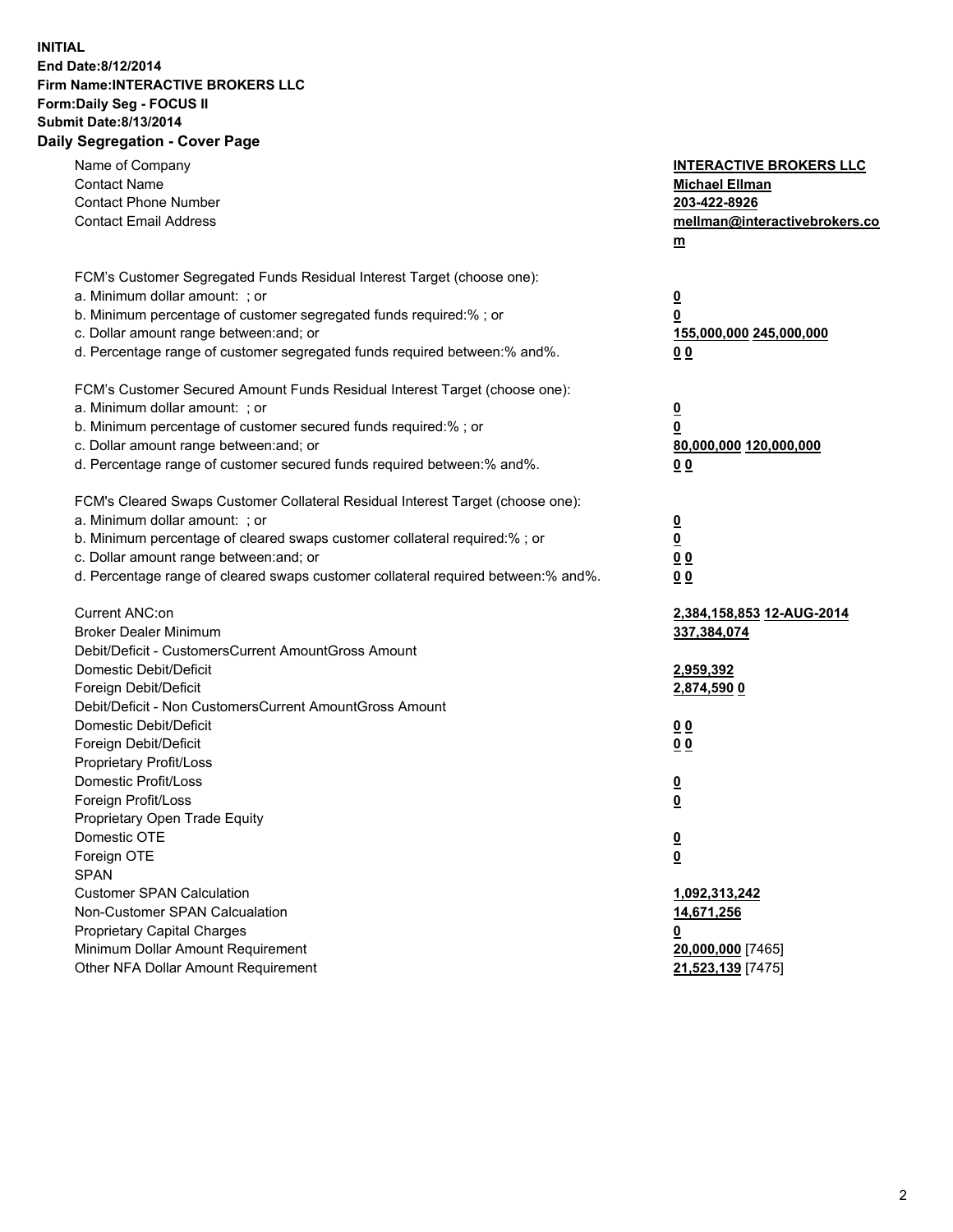## **INITIAL End Date:8/12/2014 Firm Name:INTERACTIVE BROKERS LLC Form:Daily Seg - FOCUS II Submit Date:8/13/2014 Daily Segregation - Secured Amounts**

|     | Daily Segregation - Secured Amounts                                                                        |                                   |
|-----|------------------------------------------------------------------------------------------------------------|-----------------------------------|
|     | Foreign Futures and Foreign Options Secured Amounts                                                        |                                   |
|     | Amount required to be set aside pursuant to law, rule or regulation of a foreign                           | $0$ [7305]                        |
|     | government or a rule of a self-regulatory organization authorized thereunder                               |                                   |
| 1.  | Net ledger balance - Foreign Futures and Foreign Option Trading - All Customers                            |                                   |
|     | A. Cash                                                                                                    | 312,068,734 [7315]                |
|     | B. Securities (at market)                                                                                  | $0$ [7317]                        |
| 2.  | Net unrealized profit (loss) in open futures contracts traded on a foreign board of trade                  | $-6,383,450$ [7325]               |
| 3.  | Exchange traded options                                                                                    |                                   |
|     | a. Market value of open option contracts purchased on a foreign board of trade                             | <b>98,889</b> [7335]              |
|     | b. Market value of open contracts granted (sold) on a foreign board of trade                               | $-113,210$ [7337]                 |
| 4.  | Net equity (deficit) (add lines 1.2. and 3.)                                                               | 305,670,963 [7345]                |
| 5.  | Account liquidating to a deficit and account with a debit balances - gross amount                          | 2,874,590 [7351]                  |
|     | Less: amount offset by customer owned securities                                                           | 0 [7352] 2,874,590 [7354]         |
| 6.  | Amount required to be set aside as the secured amount - Net Liquidating Equity                             | 308,545,553 [7355]                |
|     | Method (add lines 4 and 5)                                                                                 |                                   |
| 7.  | Greater of amount required to be set aside pursuant to foreign jurisdiction (above) or line                | 308,545,553 [7360]                |
|     | 6.                                                                                                         |                                   |
|     | FUNDS DEPOSITED IN SEPARATE REGULATION 30.7 ACCOUNTS                                                       |                                   |
| 1.  | Cash in banks                                                                                              |                                   |
|     | A. Banks located in the United States                                                                      | 331,934,383 [7500]                |
|     | B. Other banks qualified under Regulation 30.7                                                             | 0 [7520] 331,934,383 [7530]       |
| 2.  | Securities                                                                                                 |                                   |
|     | A. In safekeeping with banks located in the United States                                                  | $0$ [7540]                        |
|     | B. In safekeeping with other banks qualified under Regulation 30.7                                         | 0 [7560] 0 [7570]                 |
| 3.  | Equities with registered futures commission merchants                                                      |                                   |
|     | A. Cash                                                                                                    | $0$ [7580]                        |
|     | <b>B.</b> Securities                                                                                       | $0$ [7590]                        |
|     | C. Unrealized gain (loss) on open futures contracts                                                        | $0$ [7600]                        |
|     | D. Value of long option contracts                                                                          | $0$ [7610]                        |
|     | E. Value of short option contracts                                                                         | 0 [7615] 0 [7620]                 |
| 4.  | Amounts held by clearing organizations of foreign boards of trade                                          |                                   |
|     | A. Cash                                                                                                    | $0$ [7640]                        |
|     | <b>B.</b> Securities                                                                                       | $0$ [7650]                        |
|     | C. Amount due to (from) clearing organization - daily variation                                            | $0$ [7660]                        |
|     | D. Value of long option contracts                                                                          | $0$ [7670]                        |
|     | E. Value of short option contracts                                                                         | 0 [7675] 0 [7680]                 |
| 5.  | Amounts held by members of foreign boards of trade                                                         |                                   |
|     | A. Cash                                                                                                    | 79,749,477 [7700]                 |
|     | <b>B.</b> Securities                                                                                       | $0$ [7710]                        |
|     | C. Unrealized gain (loss) on open futures contracts                                                        | -1,224,484 [7720]                 |
|     | D. Value of long option contracts                                                                          | 98,884 [7730]                     |
|     | E. Value of short option contracts                                                                         | -113,205 [7735] 78,510,672 [7740] |
| 6.  | Amounts with other depositories designated by a foreign board of trade                                     | $0$ [7760]                        |
| 7.  | Segregated funds on hand                                                                                   | $0$ [7765]                        |
| 8.  | Total funds in separate section 30.7 accounts                                                              | 410,445,055 [7770]                |
| 9.  | Excess (deficiency) Set Aside for Secured Amount (subtract line 7 Secured Statement<br>Page 1 from Line 8) | 101,899,502 [7380]                |
| 10. | Management Target Amount for Excess funds in separate section 30.7 accounts                                | 80,000,000 [7780]                 |
| 11. | Excess (deficiency) funds in separate 30.7 accounts over (under) Management Target                         | 21,899,502 [7785]                 |
|     |                                                                                                            |                                   |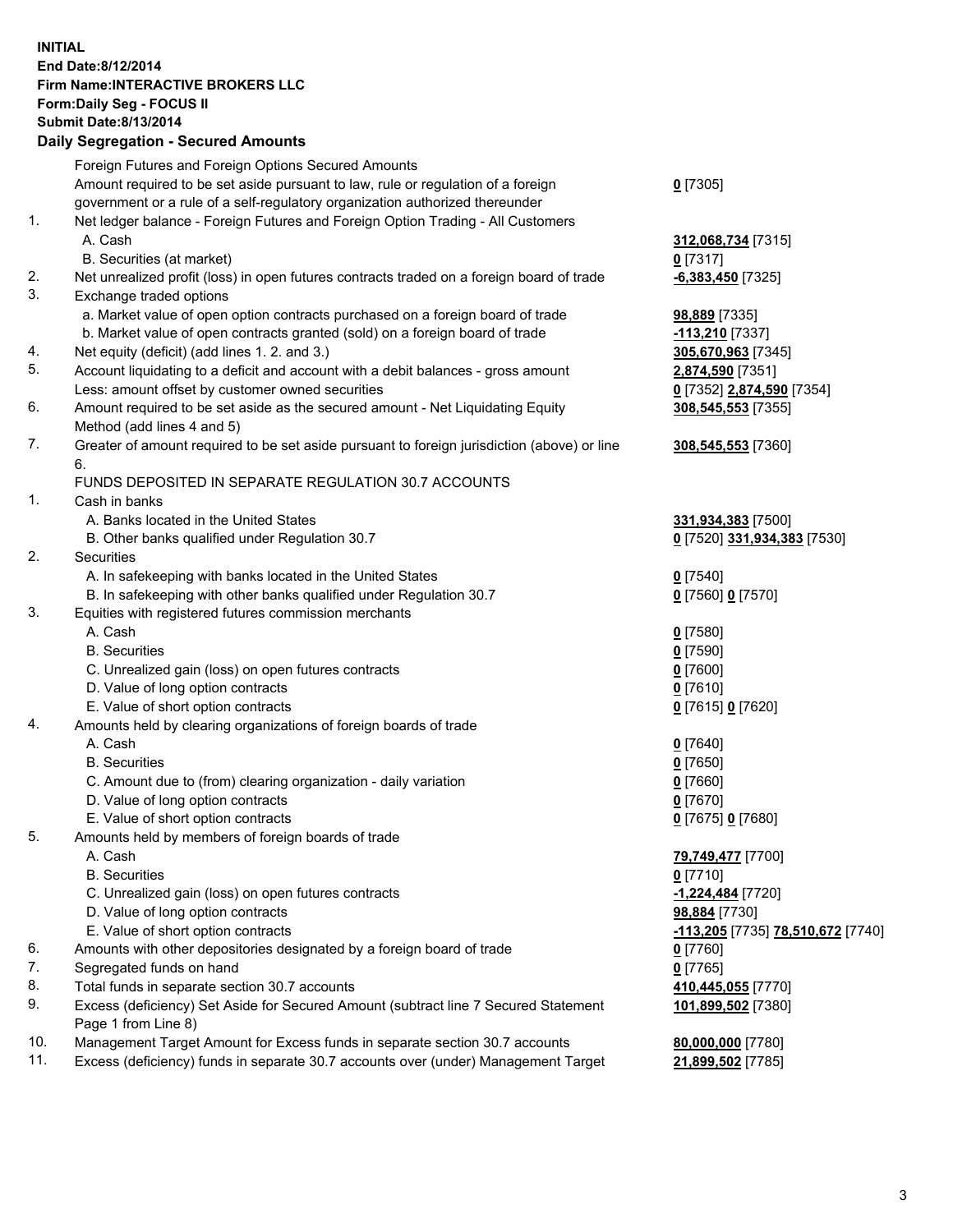**INITIAL End Date:8/12/2014 Firm Name:INTERACTIVE BROKERS LLC Form:Daily Seg - FOCUS II Submit Date:8/13/2014 Daily Segregation - Segregation Statement** SEGREGATION REQUIREMENTS(Section 4d(2) of the CEAct) 1. Net ledger balance A. Cash **2,257,207,722** [7010] B. Securities (at market) **0** [7020] 2. Net unrealized profit (loss) in open futures contracts traded on a contract market **7,541,959** [7030] 3. Exchange traded options A. Add market value of open option contracts purchased on a contract market **77,913,719** [7032] B. Deduct market value of open option contracts granted (sold) on a contract market **-140,401,669** [7033] 4. Net equity (deficit) (add lines 1, 2 and 3) **2,202,261,731** [7040] 5. Accounts liquidating to a deficit and accounts with debit balances - gross amount **2,959,392** [7045] Less: amount offset by customer securities **0** [7047] **2,959,392** [7050] 6. Amount required to be segregated (add lines 4 and 5) **2,205,221,123** [7060] FUNDS IN SEGREGATED ACCOUNTS 7. Deposited in segregated funds bank accounts A. Cash **344,264,947** [7070] B. Securities representing investments of customers' funds (at market) **1,081,841,907** [7080] C. Securities held for particular customers or option customers in lieu of cash (at market) **0** [7090] 8. Margins on deposit with derivatives clearing organizations of contract markets A. Cash **12,797,052** [7100] B. Securities representing investments of customers' funds (at market) **84,472,802** [7110] C. Securities held for particular customers or option customers in lieu of cash (at market) **0** [7120] 9. Net settlement from (to) derivatives clearing organizations of contract markets **1,192,370** [7130] 10. Exchange traded options A. Value of open long option contracts **1,544,783** [7132] B. Value of open short option contracts **-3,299,507** [7133] 11. Net equities with other FCMs A. Net liquidating equity **-33,718,392** [7140] B. Securities representing investments of customers' funds (at market) **914,878,370** [7160] C. Securities held for particular customers or option customers in lieu of cash (at market) **0** [7170] 12. Segregated funds on hand **0** [7150] 13. Total amount in segregation (add lines 7 through 12) **2,403,974,332** [7180] 14. Excess (deficiency) funds in segregation (subtract line 6 from line 13) **198,753,209** [7190] 15. Management Target Amount for Excess funds in segregation **155,000,000** [7194]

16. Excess (deficiency) funds in segregation over (under) Management Target Amount Excess

**43,753,209** [7198]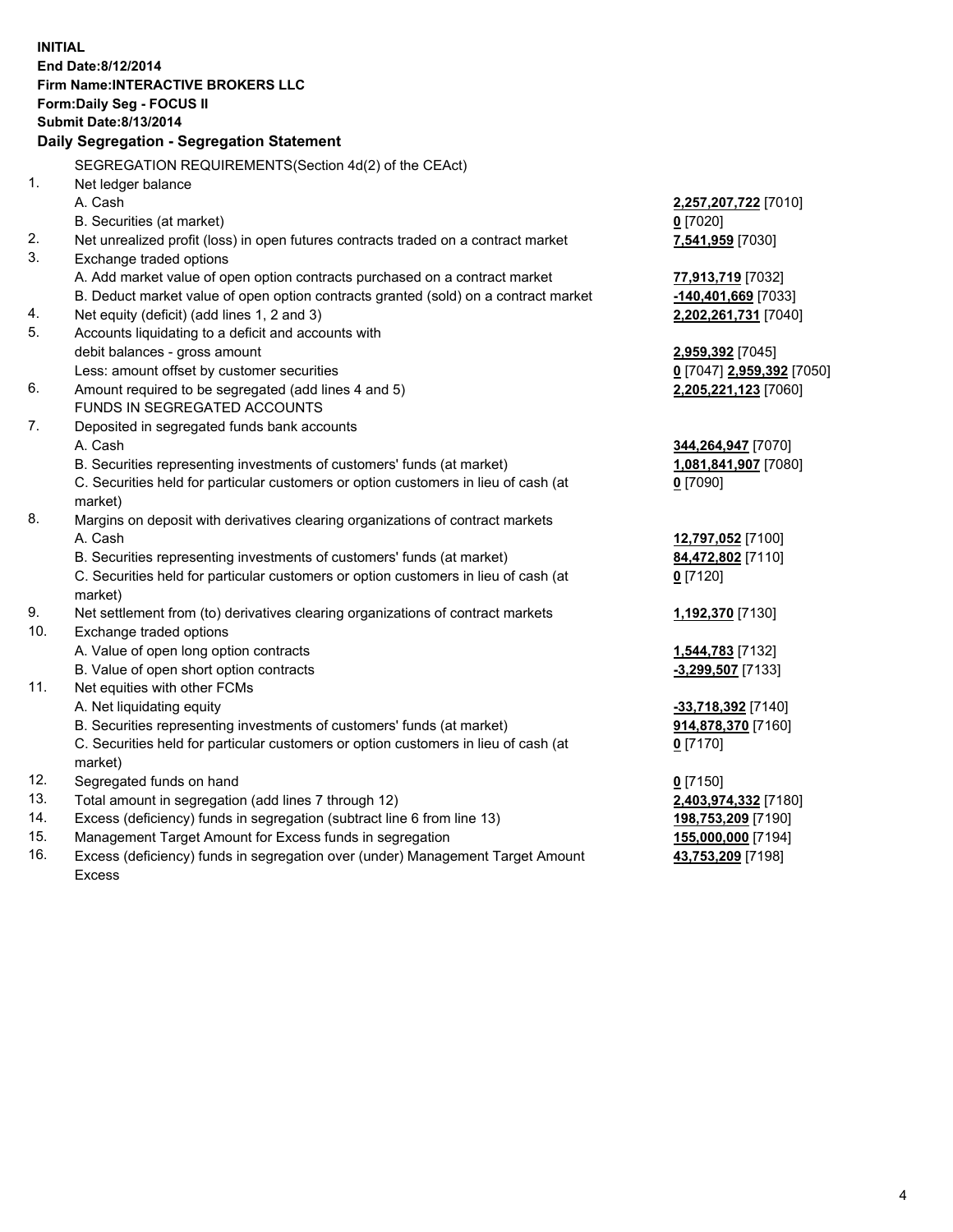## **INITIAL End Date:8/12/2014 Firm Name:INTERACTIVE BROKERS LLC Form:Daily Seg - FOCUS II Submit Date:8/13/2014 Daily Segregation - Supplemental**

| $\overline{\phantom{a}}$ | Total gross margin deficiencies - Segregated Funds Origin                              | 1,263 [9100] |  |
|--------------------------|----------------------------------------------------------------------------------------|--------------|--|
| $\blacksquare$           | Total gross margin deficiencies - Secured Funds Origin                                 | 2,777 [9101] |  |
| $\blacksquare$           | Total gross margin deficiencies - Cleared Swaps Customer Collateral Funds Origin       | $0$ [9102]   |  |
| $\blacksquare$           | Total gross margin deficiencies - Noncustomer and Proprietary Accounts Origin          | $0$ [9103]   |  |
| $\blacksquare$           | Total number of accounts contributing to total gross margin deficiencies - Segregated  | 1 [9104]     |  |
|                          | Funds Origin                                                                           |              |  |
|                          | Total number of accounts contributing to total gross margin deficiencies - Secured     | 1 [9105]     |  |
|                          | Funds Origin                                                                           |              |  |
|                          | Total number of accounts contributing to the total gross margin deficiencies - Cleared | $0$ [9106]   |  |
|                          | Swaps Customer Collateral Funds Origin                                                 |              |  |
|                          | Total number of accounts contributing to the total gross margin deficiencies -         | $0$ [9107]   |  |
|                          | Noncustomer and Proprietary Accounts Origin                                            |              |  |
|                          |                                                                                        |              |  |

- Upload a copy of the firm's daily margin report the FCM uses to issue margin calls which corresponds with the reporting date.